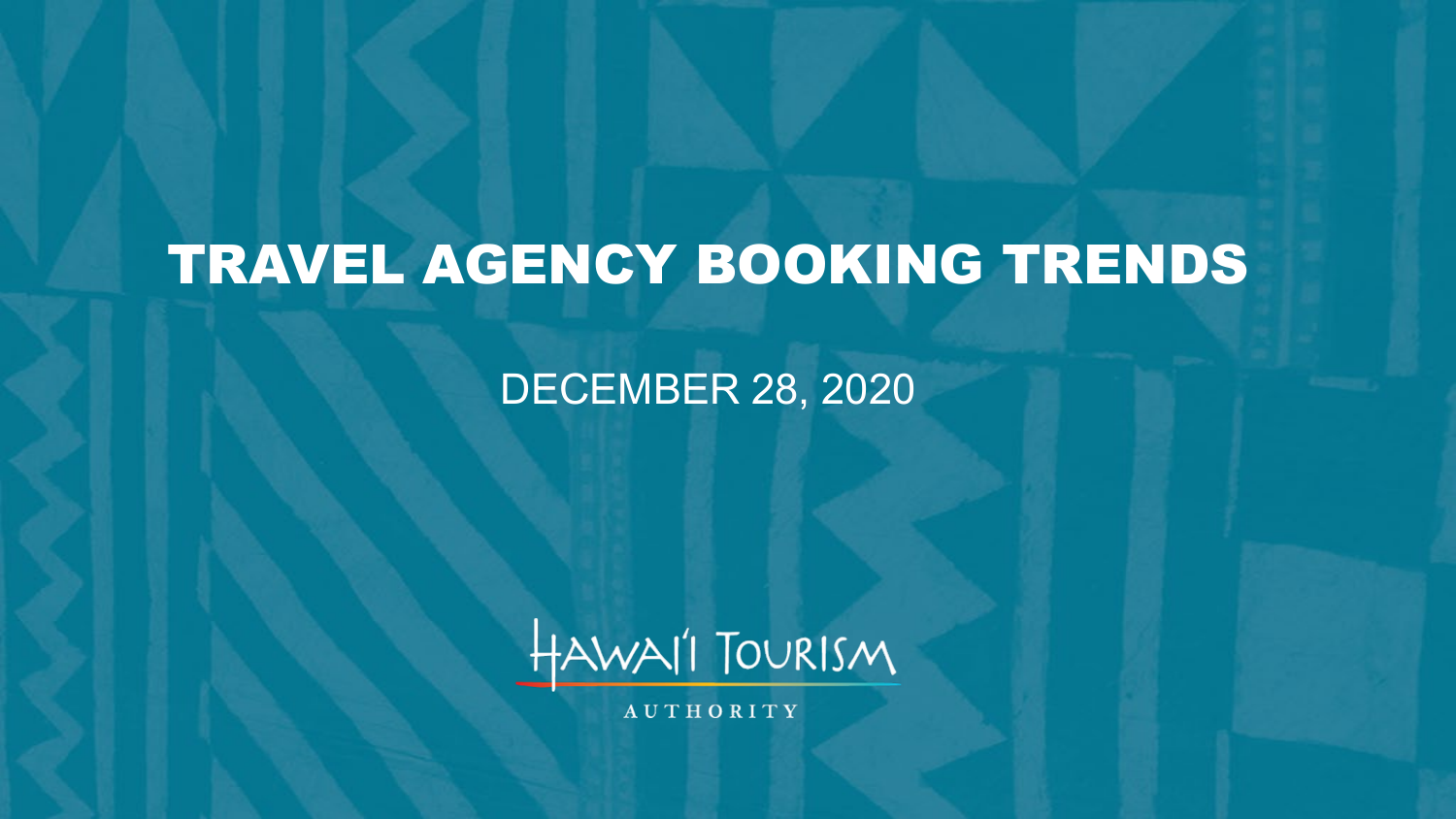# Global Agency Pro

- HTA subscribes to Global Agency Pro, an online travel distribution system consisting of Travel Agency data
- Global Agency Pro provides access to over 90% of the world's Travel Agency airline transactions
- The database consists of five years of historical ticketing data and one year of advance purchase data
- The information is updated daily with a recency of two days prior to current date

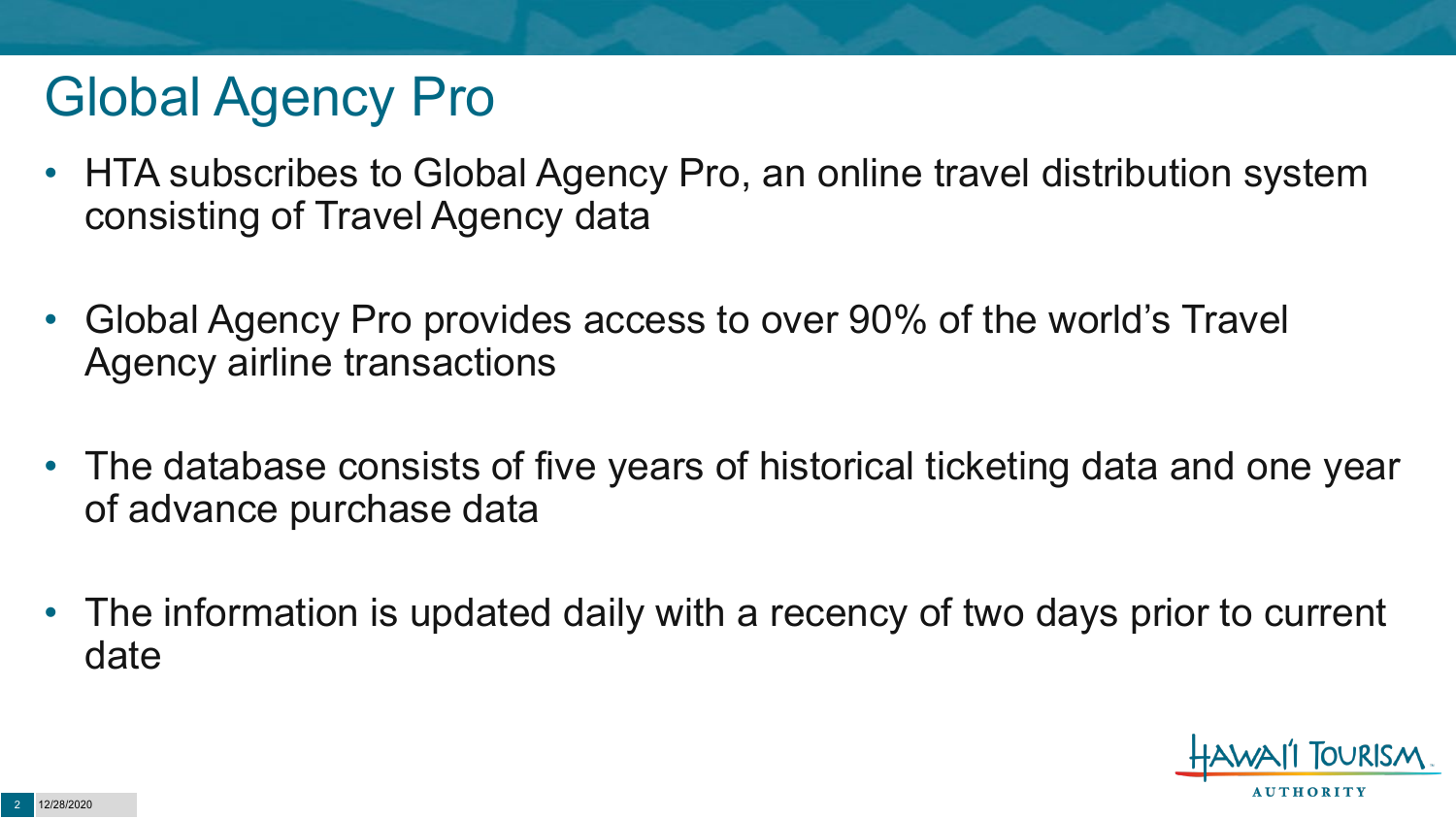# Global Agency Pro Index

### • Bookings

- Net sum of the number of visitors (i.e., excluding Hawai'i residents and inter-island travelers) from Sales transactions counted, including Exchanges and Refunds.
- Booking Date
- The date on which the ticket was purchased by the passenger. Also known as the Sales Date

### • Travel Date

– The date on which travel is expected to take place.

## • Point of Origin Country

– The country which contains the airport at which the ticket started

## • Travel Agency

– Travel Agency associated with the ticket is doing business (DBA)

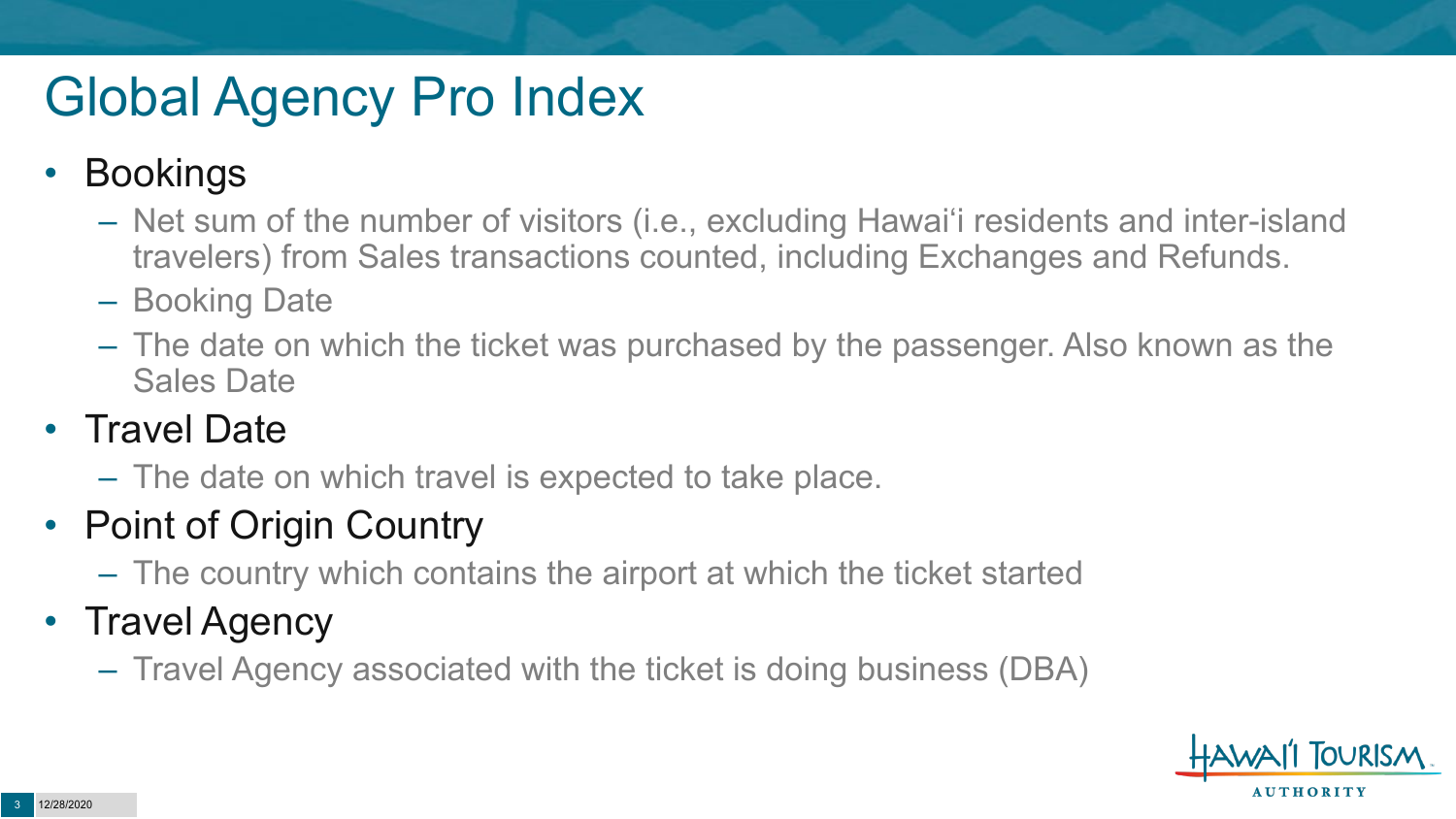US

Travel Agency Booking Pace for Future Arrivals, 2021 vs 2020 by Month

Travel Agency Booking Pace for Future Arrivals, 2021 vs 2020 by Quarter

**AUTHORITY** 



Source: Global Agency Pro as of 12/26/20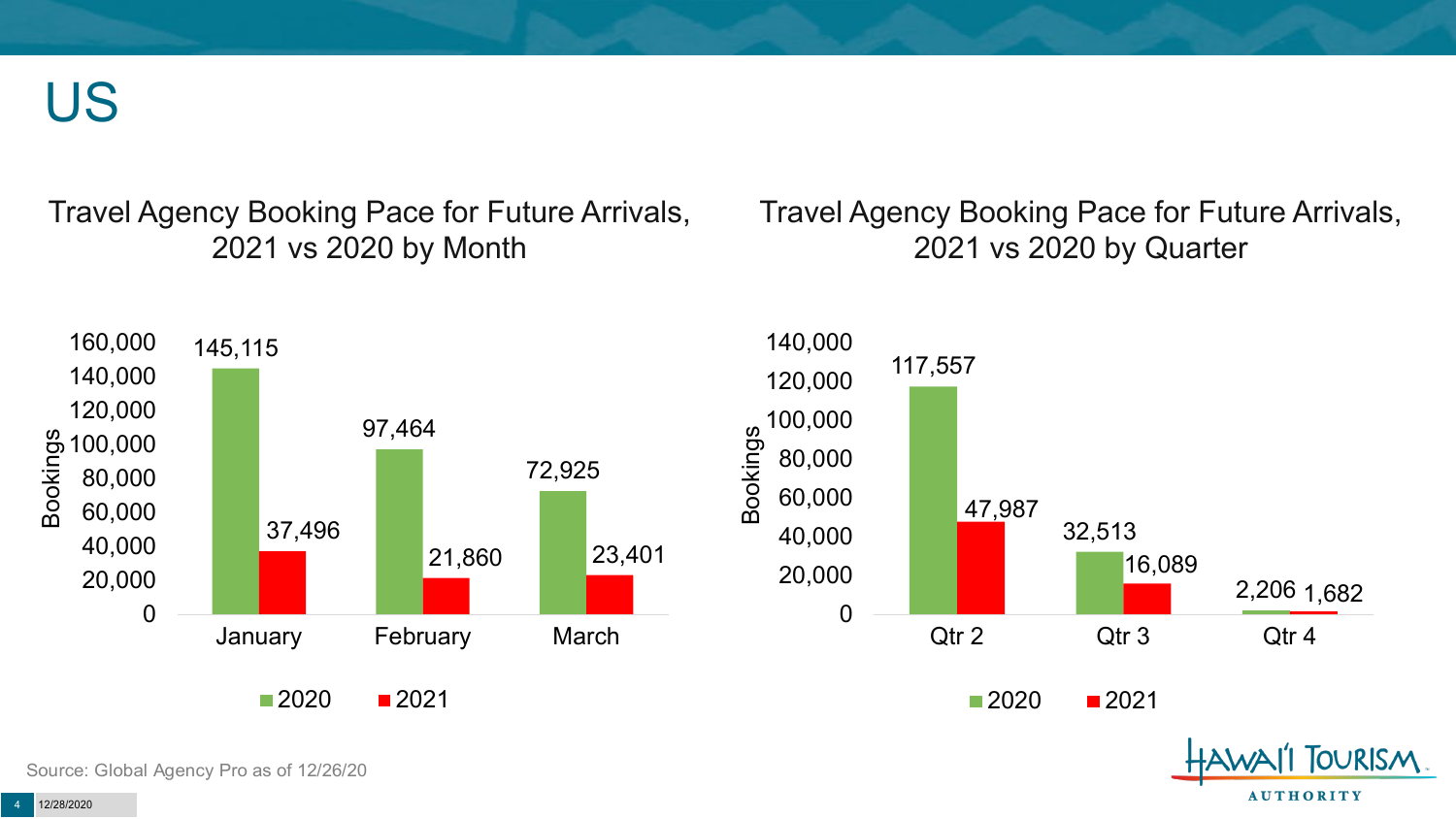

Travel Agency Booking Pace for Future Arrivals, 2021 vs 2020 by Month

Travel Agency Booking Pace for Future Arrivals, 2021 vs 2020 by Quarter

**AUTHORITY** 



Source: Global Agency Pro as of 12/26/20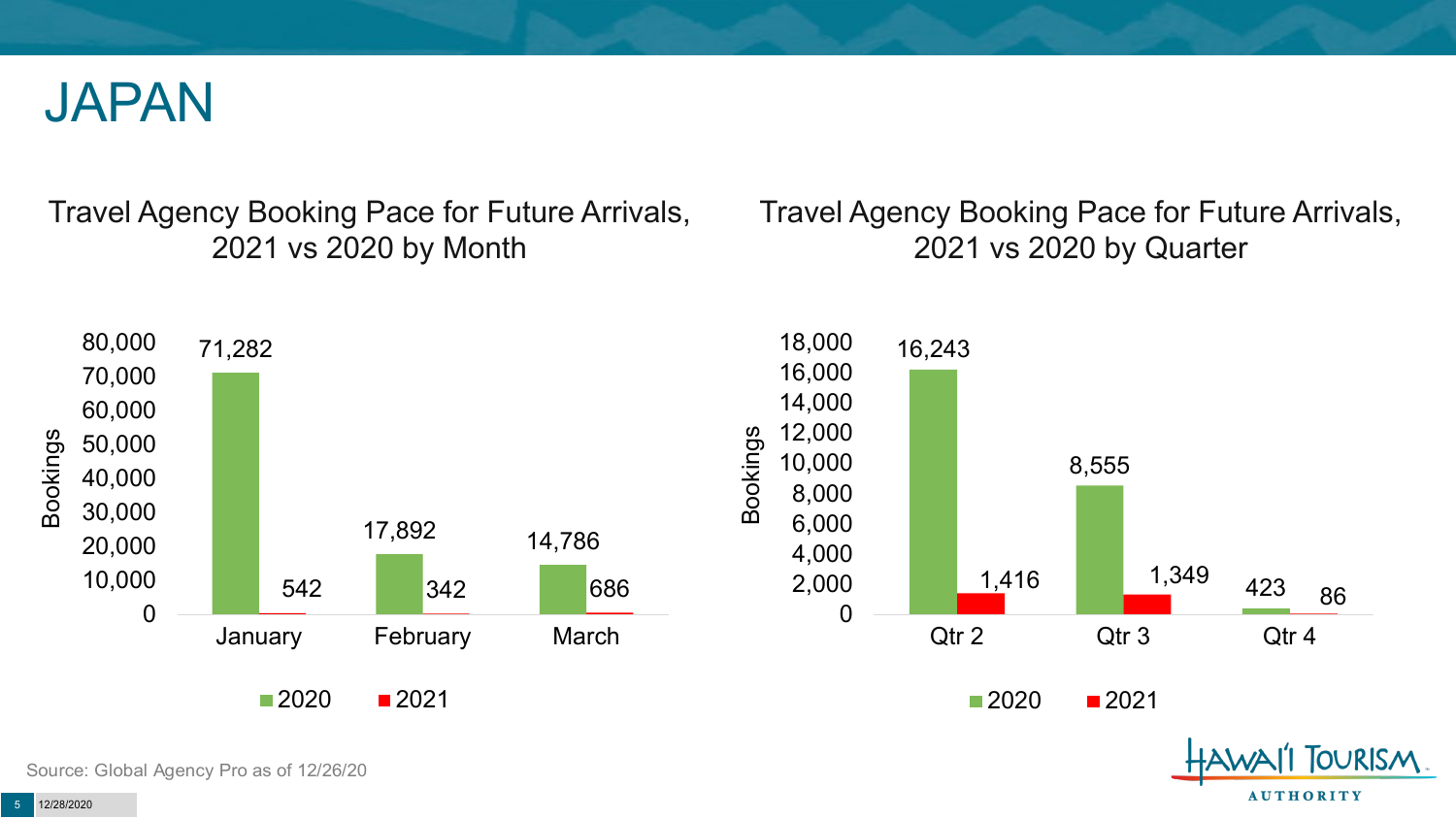## CANADA

Travel Agency Booking Pace for Future Arrivals, 2021 vs 2020 by Month

Travel Agency Booking Pace for Future Arrivals, 2021 vs 2020 by Quarter



Source: Global Agency Pro as of 12/26/20

**AUTHORITY**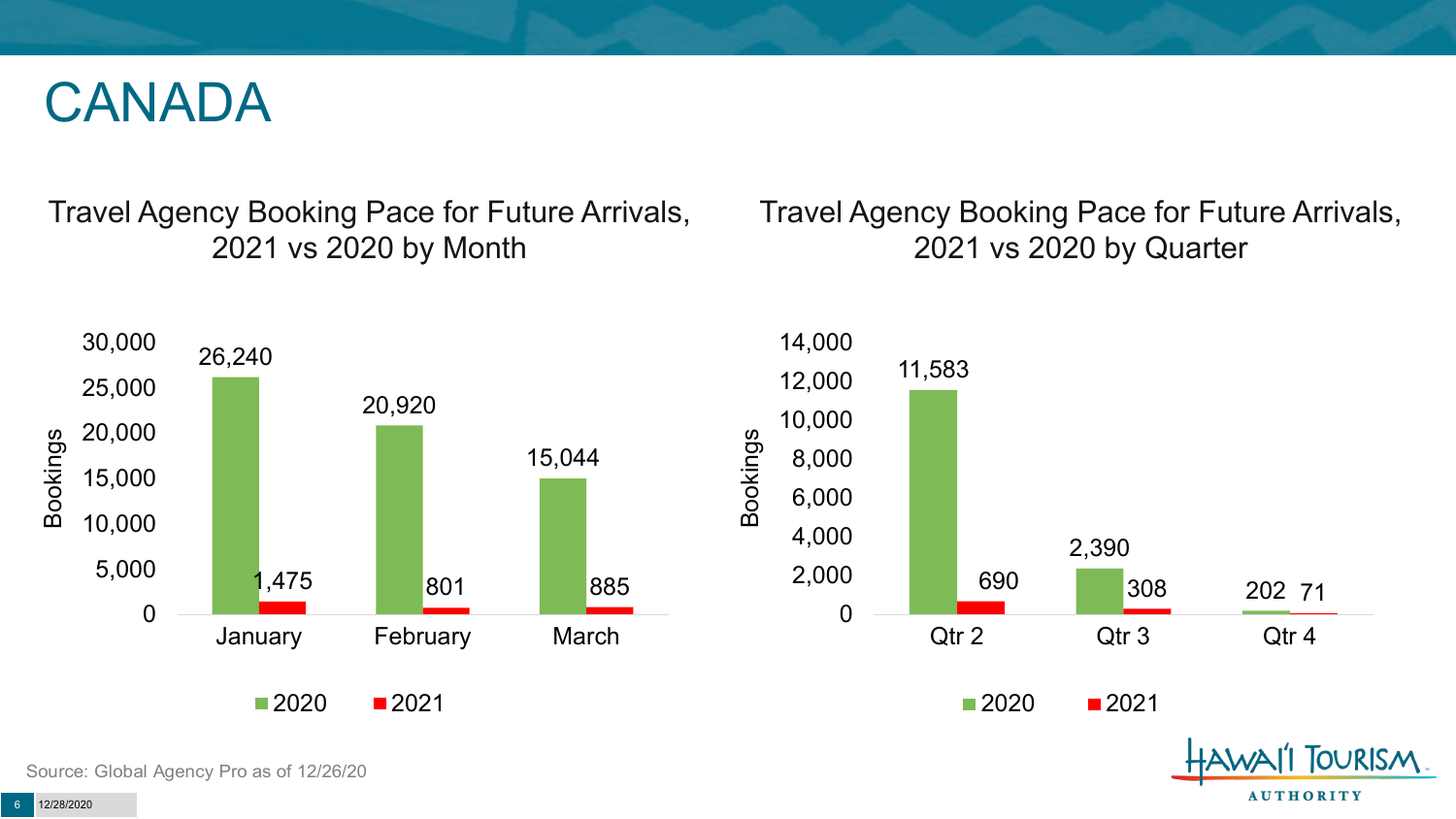## AUSTRALIA

Travel Agency Booking Pace for Future Arrivals, 2021 vs 2020 by Month

Travel Agency Booking Pace for Future Arrivals, 2021 vs 2020 by Quarter

**AUTHORITY** 



Source: Global Agency Pro as of 12/26/20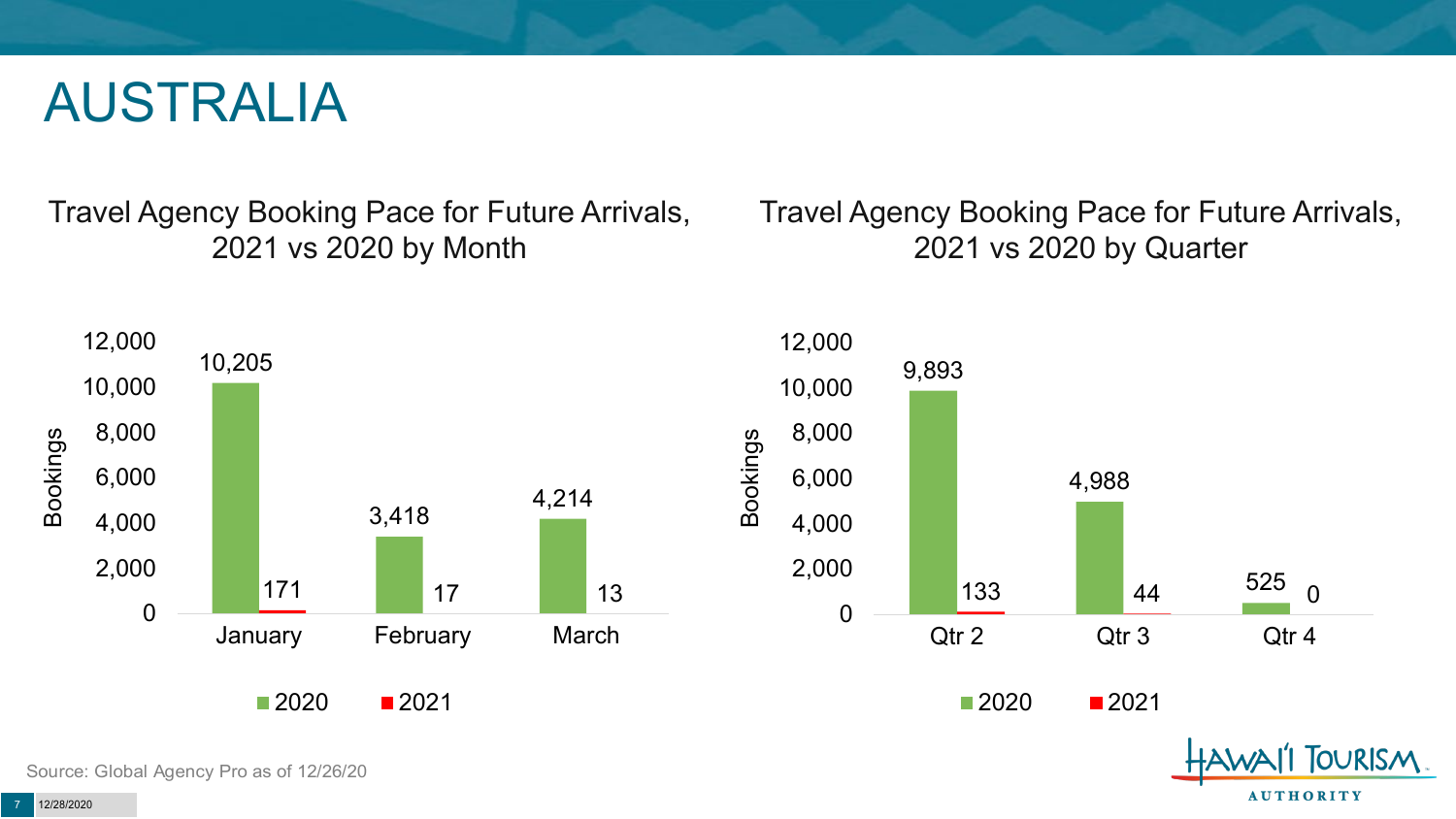# O'ahu by Month 2021

Travel Agency Booking Pace for Future Arrivals, 2021 vs 2020 - U.S.



Travel Agency Booking Pace for Future Arrivals, 2021 vs 2020 - Canada



Source: Global Agency Pro as of 12/26/20

Travel Agency Booking Pace for Future Arrivals, 2021 vs 2020 - Japan



Travel Agency Booking Pace for Future Arrivals, 2021 vs 2020 - Australia



**TOURISM AUTHORITY**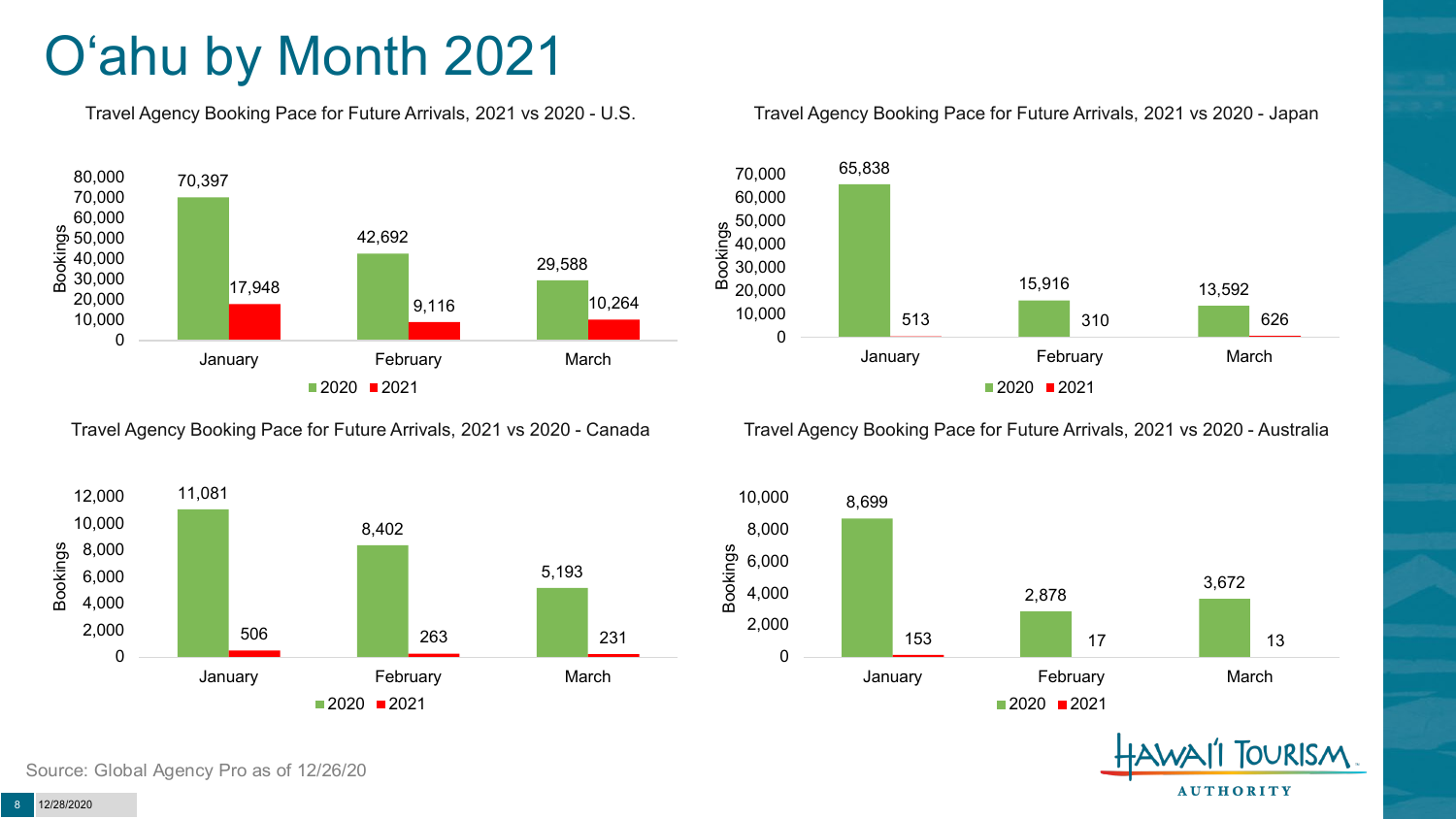# O'ahu by Quarter 2021

Travel Agency Booking Pace for Future Arrivals, 2021 vs 2020 - U.S.



Travel Agency Booking Pace for Future Arrivals, 2021 vs 2020 - Canada





Travel Agency Booking Pace for Future Arrivals, 2021 vs 2020 - Australia





**TOURISM AUTHORITY** 

Source: Global Agency Pro as of 12/26/20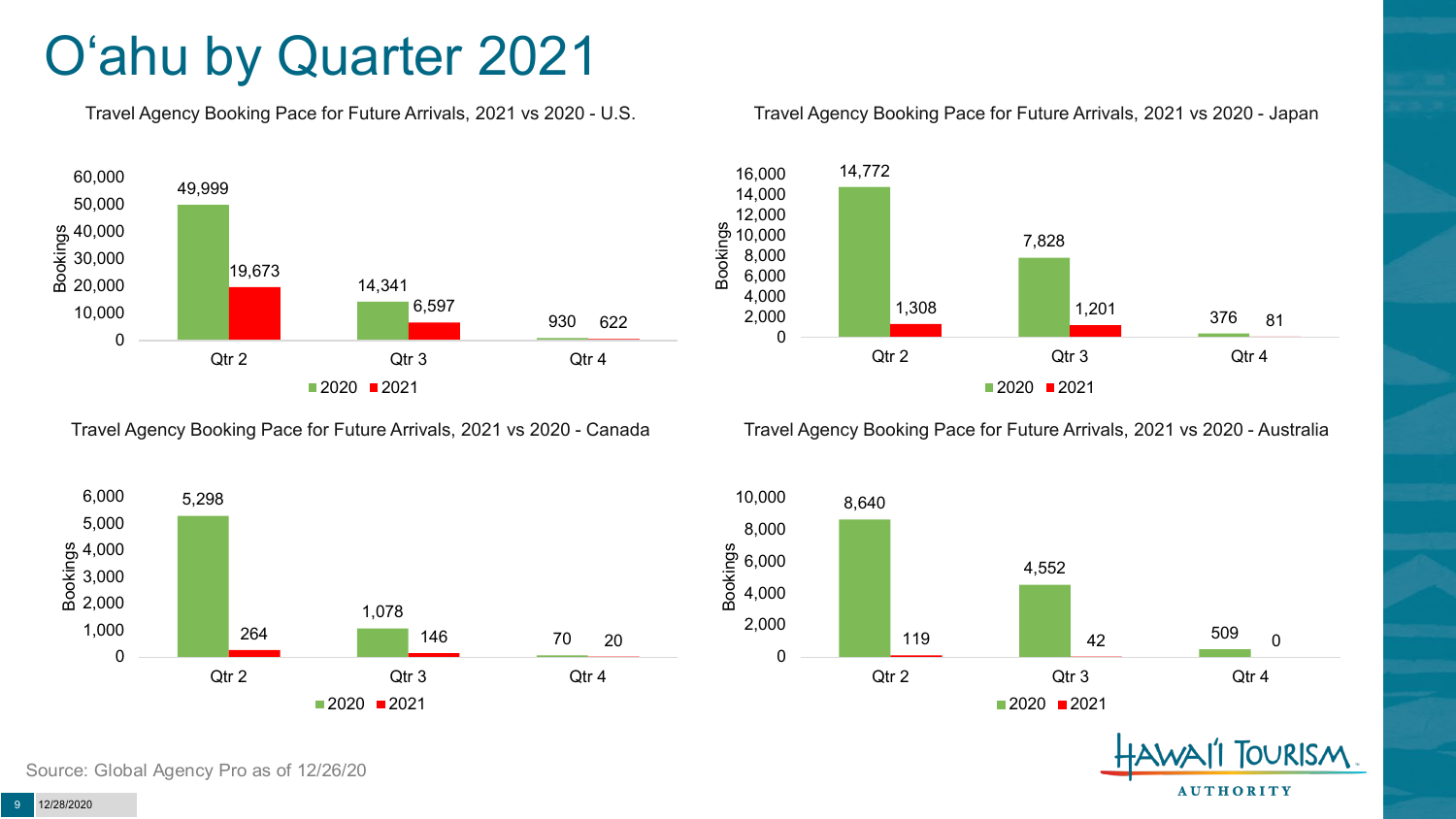# Maui by Month 2021

Travel Agency Booking Pace for Future Arrivals, 2021 vs 2020 - U.S.



Travel Agency Booking Pace for Future Arrivals, 2021 vs 2020 - Canada



Source: Global Agency Pro as of 12/26/20

#### Travel Agency Booking Pace for Future Arrivals, 2021 vs 2020 - Japan



Travel Agency Booking Pace for Future Arrivals, 2021 vs 2020 - Australia



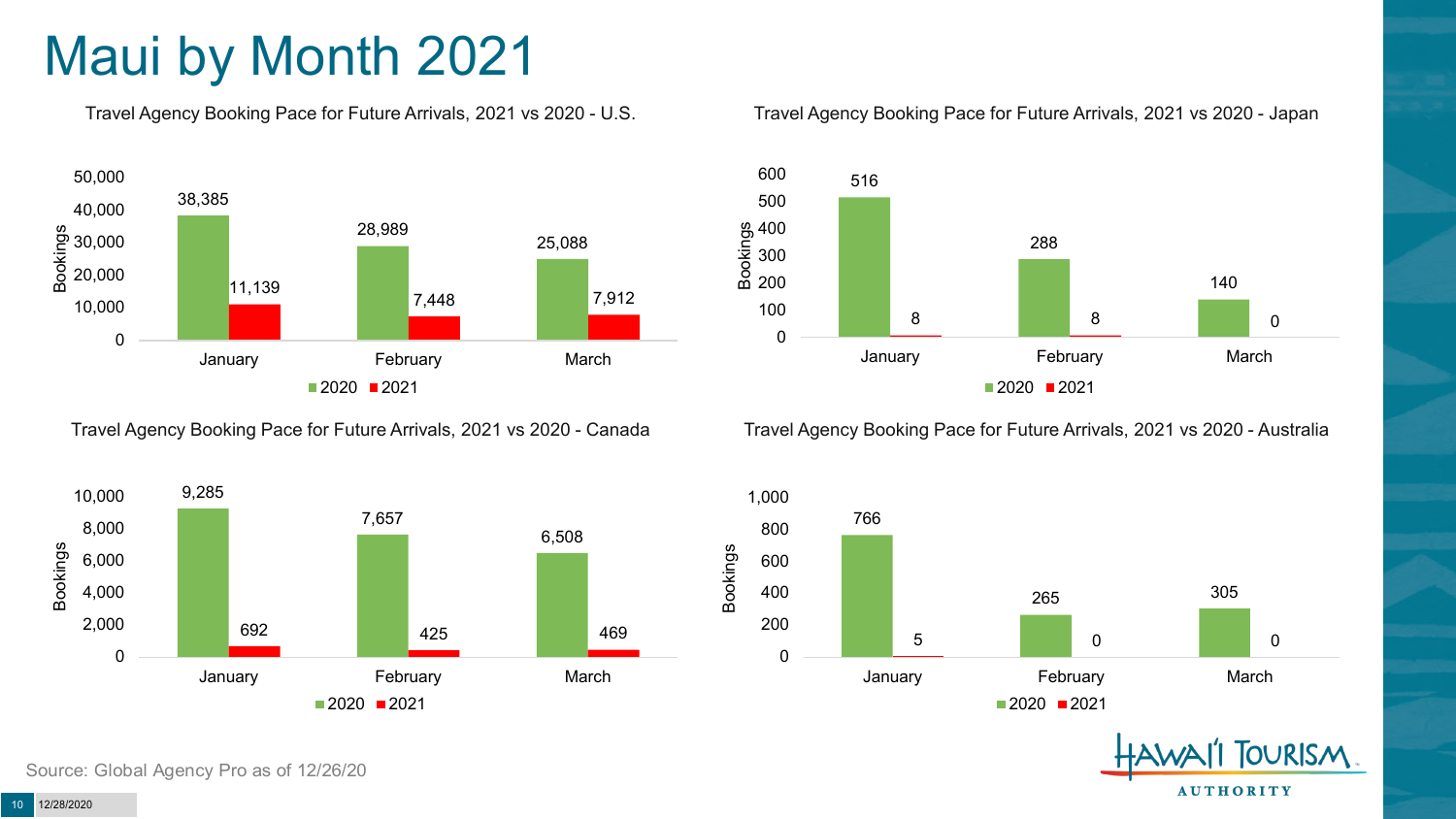## Maui by Quarter 2021

Travel Agency Booking Pace for Future Arrivals, 2021 vs 2020 - U.S.



Travel Agency Booking Pace for Future Arrivals, 2021 vs 2020 - Canada





Travel Agency Booking Pace for Future Arrivals, 2021 vs 2020 - Australia





**TOURISM AUTHORITY** 

Source: Global Agency Pro as of 12/26/20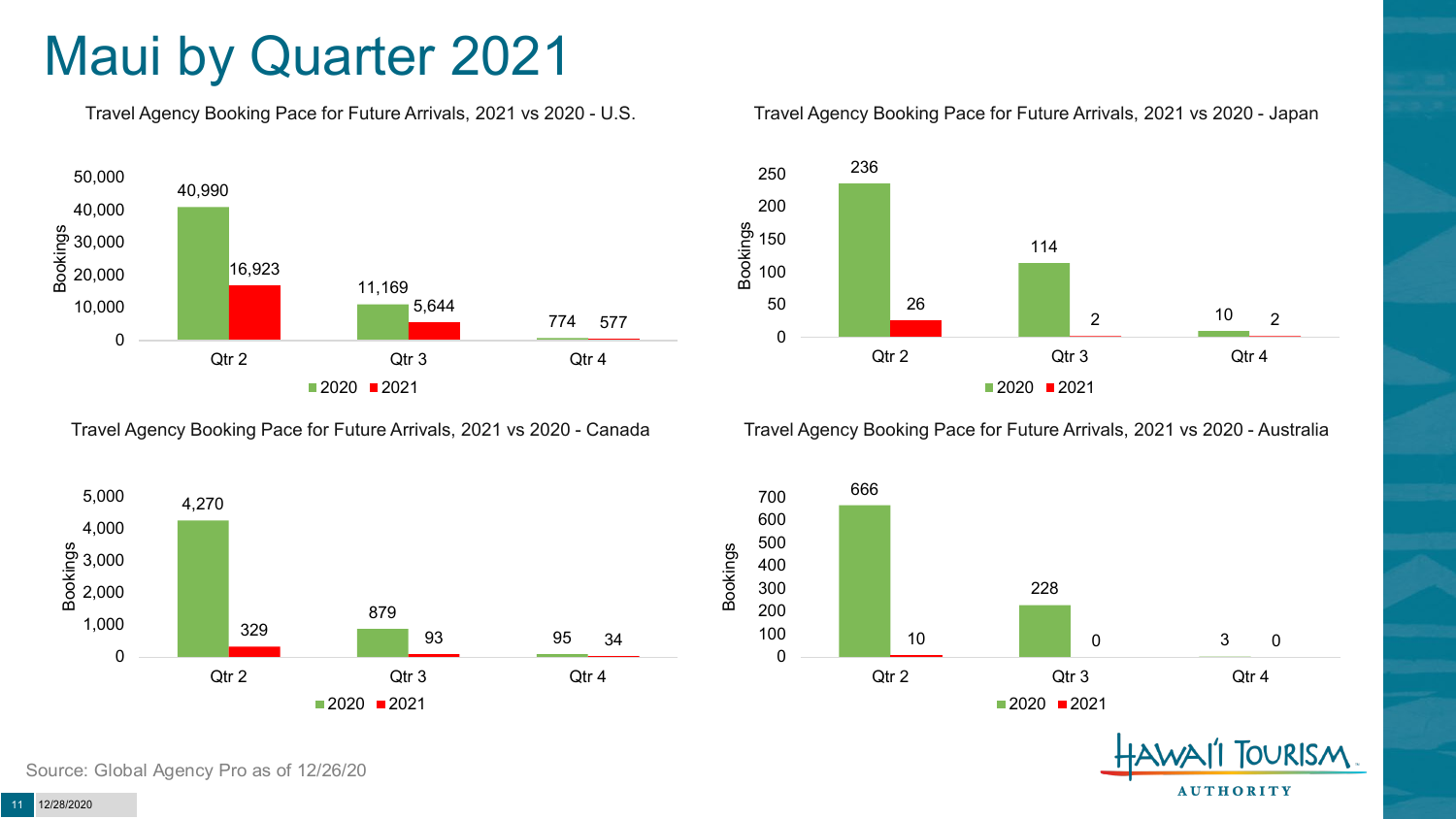# Moloka'i by Month 2021

Travel Agency Booking Pace for Future Arrivals, 2021 vs 2020 - U.S.



Travel Agency Booking Pace for Future Arrivals, 2021 vs 2020 - Canada





Travel Agency Booking Pace for Future Arrivals, 2021 vs 2020 - Australia



 $\Omega$  0 0 0 0.5 1.5 2.5 January **February** February March

2021



Source: Global Agency Pro as of 12/26/20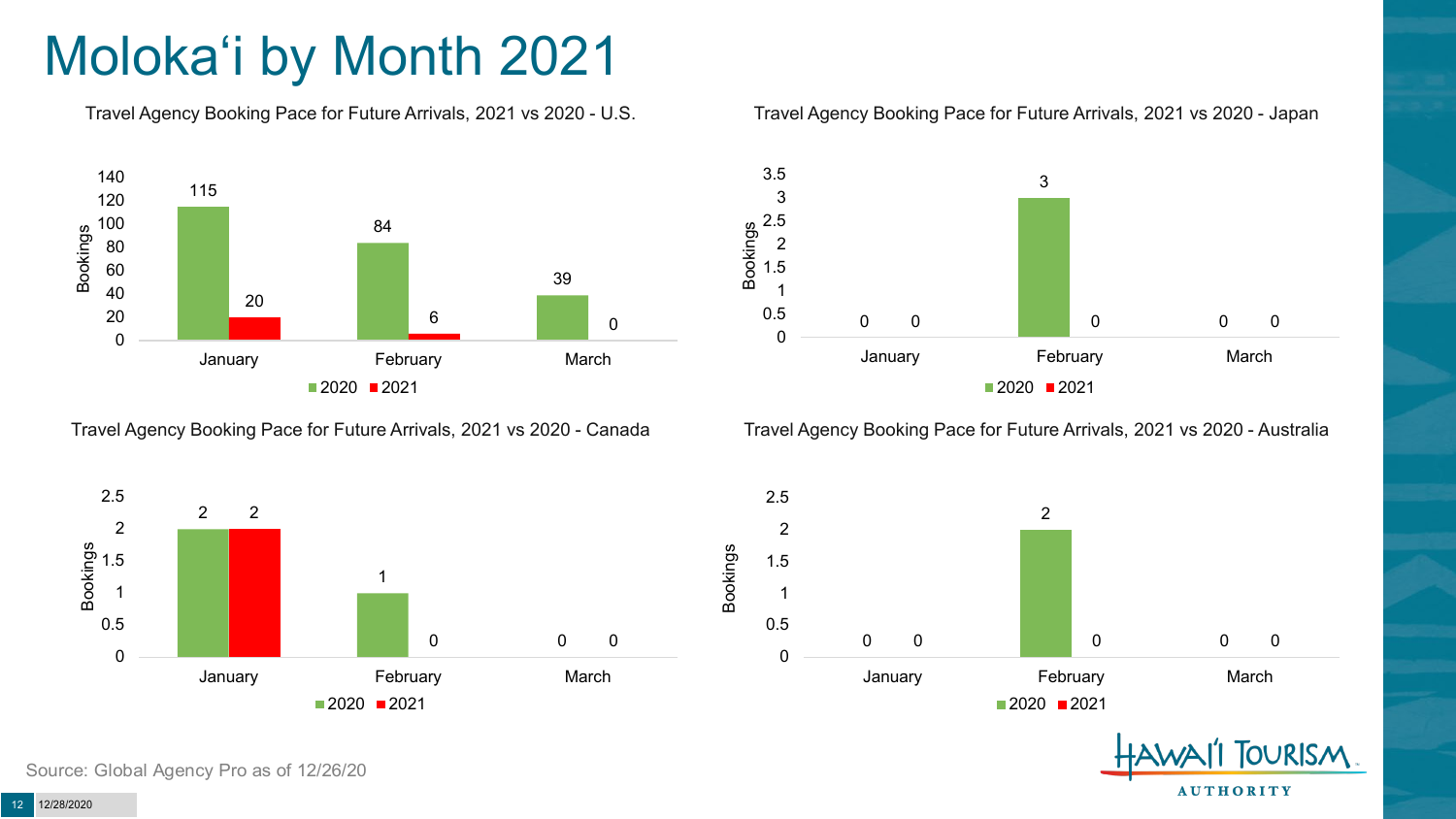# Moloka'i by Quarter 2021

Travel Agency Booking Pace for Future Arrivals, 2021 vs 2020 - U.S.



Travel Agency Booking Pace for Future Arrivals, 2021 vs 2020 - Canada

 $2020$  2021





Travel Agency Booking Pace for Future Arrivals, 2021 vs 2020 - Australia





Source: Global Agency Pro as of 12/26/20

0

4

5

4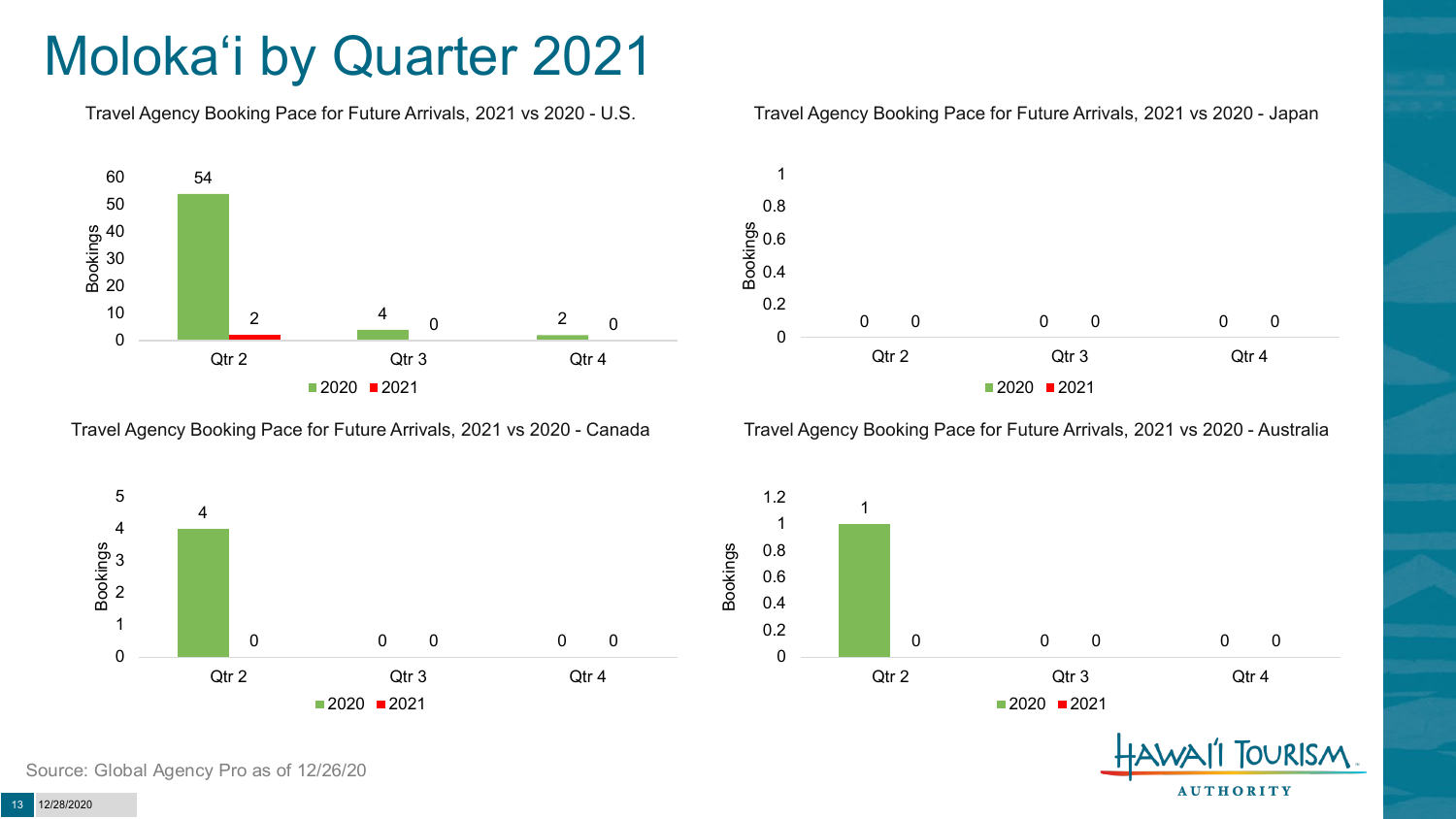# Lāna'i by Month 2021

Travel Agency Booking Pace for Future Arrivals, 2021 vs 2020 - U.S.



Travel Agency Booking Pace for Future Arrivals, 2021 vs 2020 - Canada





Travel Agency Booking Pace for Future Arrivals, 2021 vs 2020 - Australia

**AUTHORITY** 



Source: Global Agency Pro as of 12/26/20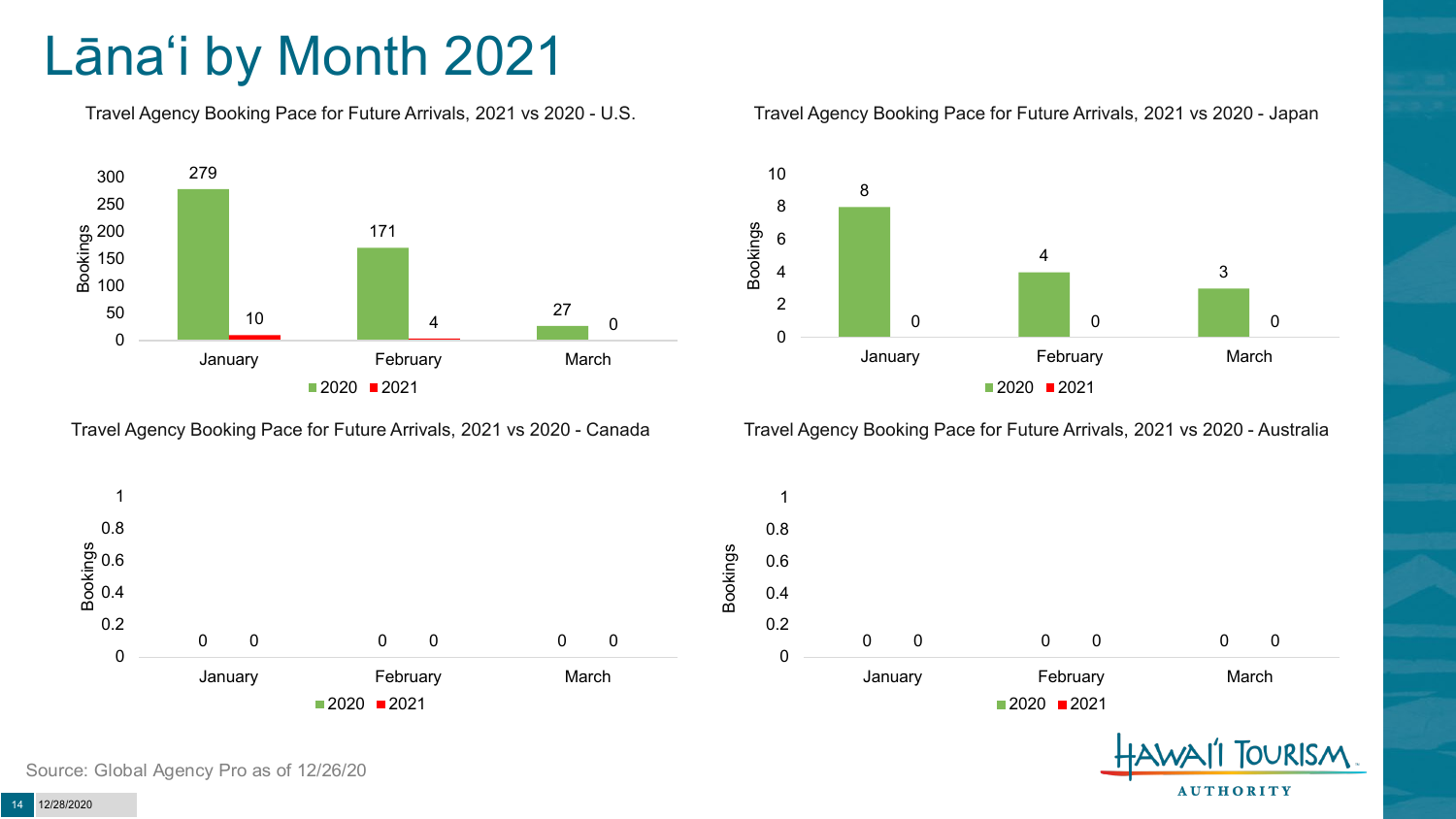# Lāna'i by Quarter 2021

Travel Agency Booking Pace for Future Arrivals, 2021 vs 2020 - U.S.



Travel Agency Booking Pace for Future Arrivals, 2021 vs 2020 - Canada





Travel Agency Booking Pace for Future Arrivals, 2021 vs 2020 - Australia



**TOURISM AUTHORITY** 

Source: Global Agency Pro as of 12/26/20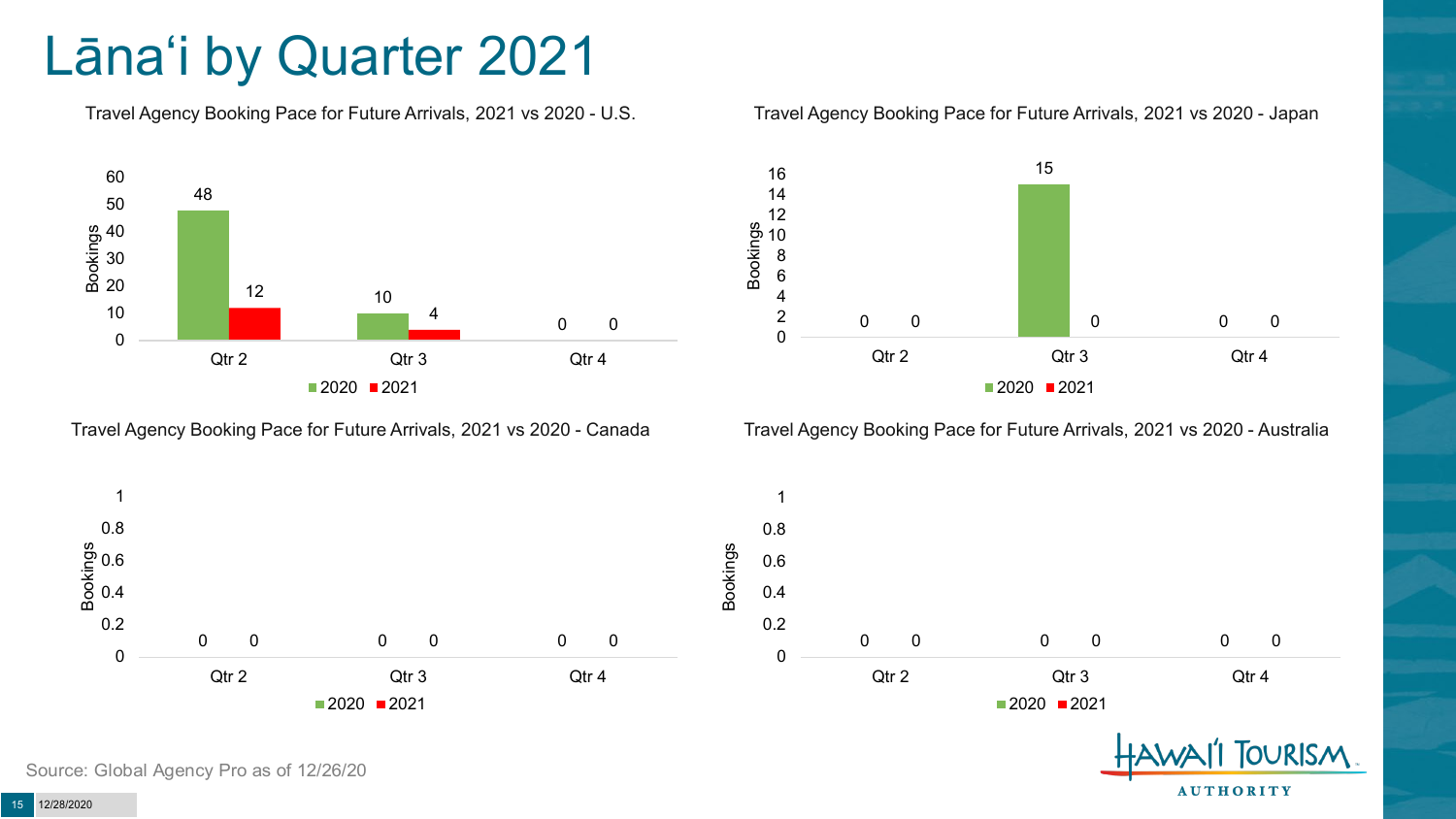# Kaua'i by Month 2021

Travel Agency Booking Pace for Future Arrivals, 2021 vs 2020 - U.S.



Travel Agency Booking Pace for Future Arrivals, 2021 vs 2020 - Canada



#### Travel Agency Booking Pace for Future Arrivals, 2021 vs 2020 - Japan



Travel Agency Booking Pace for Future Arrivals, 2021 vs 2020 - Australia



**TOURISM AUTHORITY** 

Source: Global Agency Pro as of 12/26/20

12/28/2020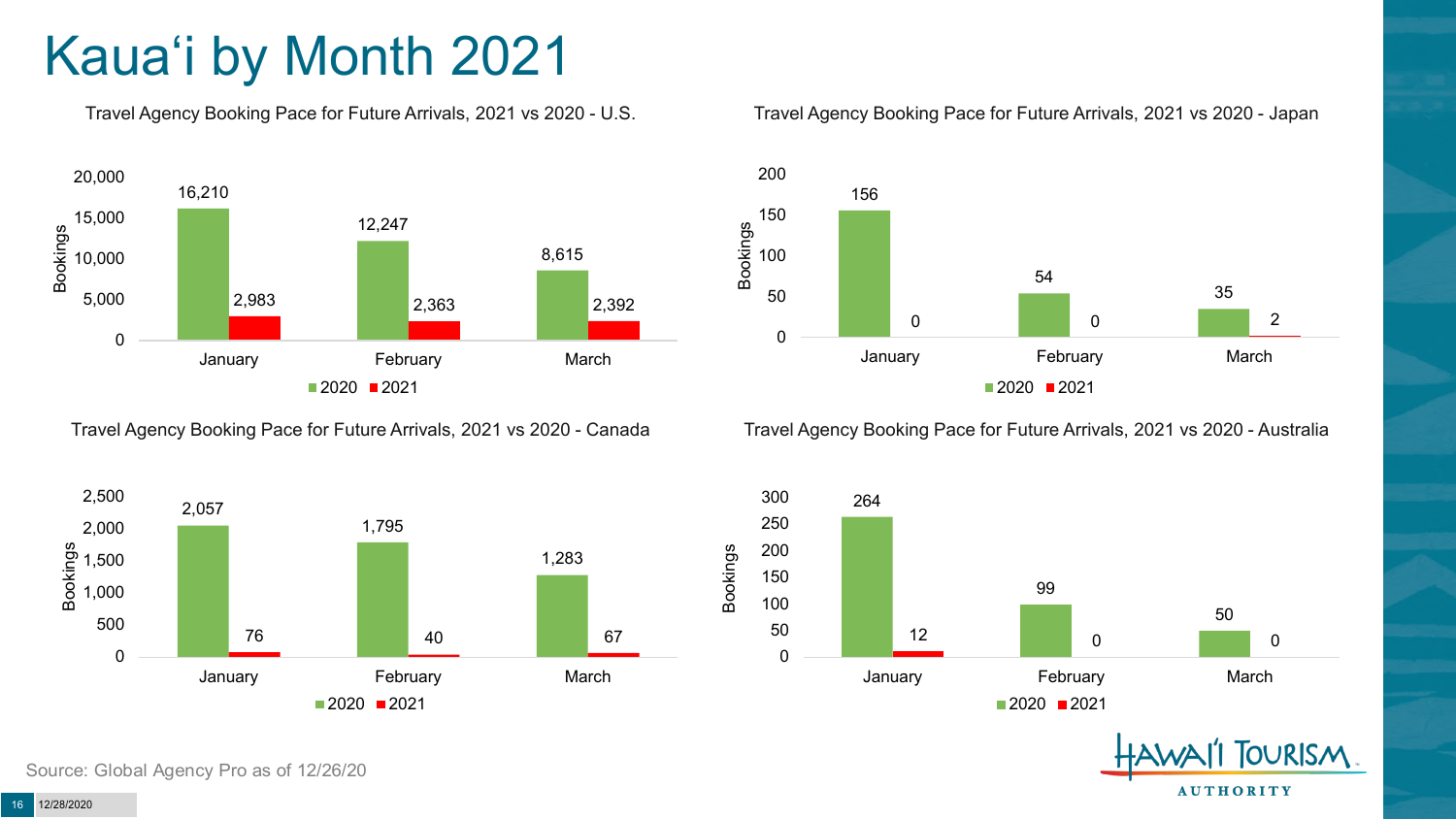# Kaua'i by Quarter 2021

Travel Agency Booking Pace for Future Arrivals, 2021 vs 2020 - U.S.



Travel Agency Booking Pace for Future Arrivals, 2021 vs 2020 - Canada





Travel Agency Booking Pace for Future Arrivals, 2021 vs 2020 - Australia





**TOURISM AUTHORITY** 

Source: Global Agency Pro as of 12/26/20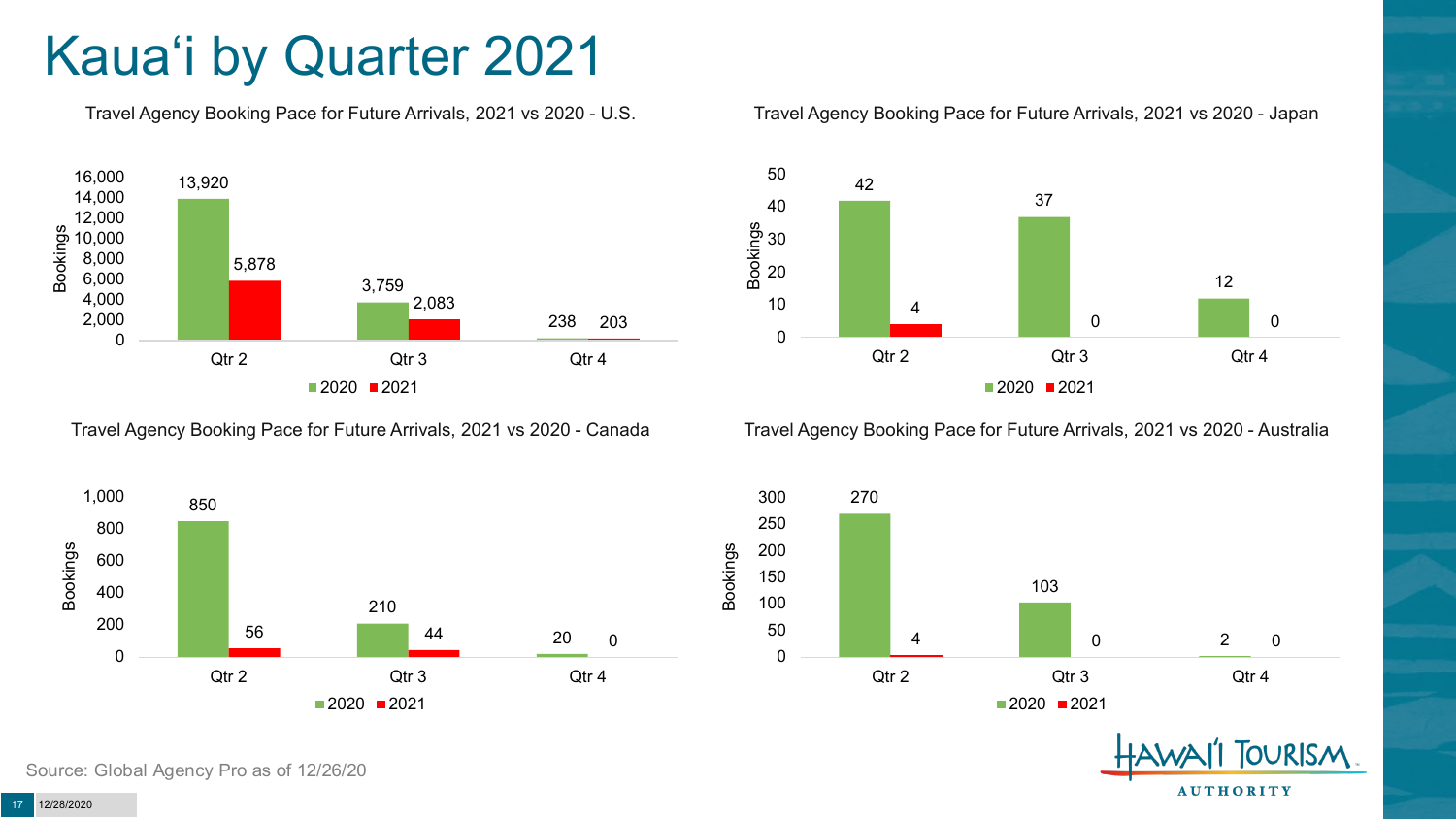# Hawai'i Island by Month 2021

Travel Agency Booking Pace for Future Arrivals, 2021 vs 2020 - U.S.



Travel Agency Booking Pace for Future Arrivals, 2021 vs 2020 - Canada



Source: Global Agency Pro as of 12/26/20

Travel Agency Booking Pace for Future Arrivals, 2021 vs 2020 - Japan



Travel Agency Booking Pace for Future Arrivals, 2021 vs 2020 - Australia



**TOURISM AUTHORITY**